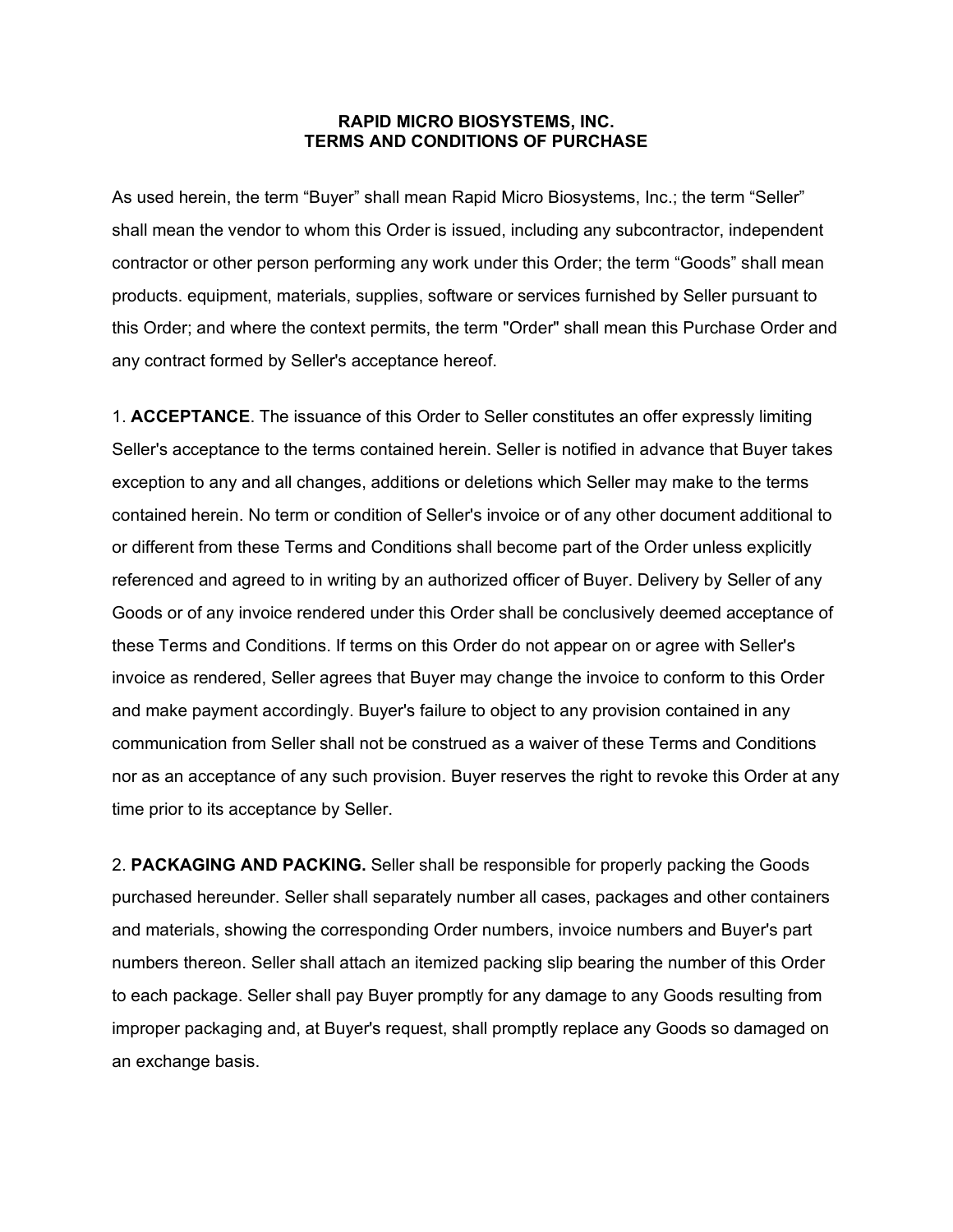## 3. **SHIPMENT AND DELIVERY. TIME OF DELIVERY IS OF THE ESSENCE OF THIS ORDER**.

Unless otherwise specified, all prices shall be F.O.B. destination, freight prepaid. Deliveries shall be made at times and quantities specified herein. Buyer reserves the right to refuse delivery of Goods made more than one week in advance of the delivery schedule included herein and to return such Goods to Seller at Seller's expense. Buyer shall have the right to demand all of the Goods at one time or in portions from time to time within the time of delivery herein provided. Buyer may order expedited routing in place of scheduled routing, if necessary to meet schedule or recover time lost by any delay, in which event excess transportation costs shall be paid by Seller. Over shipments may be returned by Buyer at Seller's expense or retained by Buyer at no increase in price. Buyer may postpone or cancel, without penalty, delivery of any Goods covered hereby which are not shipped at the time specified therefor.

4. **PRICES AND TAXES**. Subject to the next sentence, prices stated on the face of this Order are firm and shall remain firm until deliveries have been completed unless otherwise expressly agreed to in writing by both parties. Seller agrees that any price reduction made with respect to Goods covered by this Order subsequent to placement will be applied to this Order, and the prices of any Goods ordered hereunder shall automatically be reduced thereby. All prices specified herein include, but are not limited to, all charges for inspection, packaging, packing, transportation and any and all taxes, duties, and assessments. All sales, use, excise or similar taxes must be itemized on Seller's invoice. Seller certifies that the prices contained herein are and will continue to be as favorable to Buyer as those extended to any other customer for substantially similar items and quantities under similar conditions.

5. **PAYMENT.** Unless otherwise specified herein, Seller shall issue invoices only upon delivery of Goods or completion of services ordered by Buyer hereunder. Each such invoice shall conform to the terms hereof and shall not contain any terms or provisions which conflict with, or are in addition to, this Order. Buyer shall issue payment within sixty (60) days of its receipt of a correct and conforming Seller invoice. Payment by Buyer is contingent upon delivery by Seller of conforming material or completion of performance of all services. Payment of Seller's invoices shall be subject to adjustment for shortages in, or rejection of, the Goods covered thereby. Adjustment for payments made for rejected materials or services or due to discrepancies on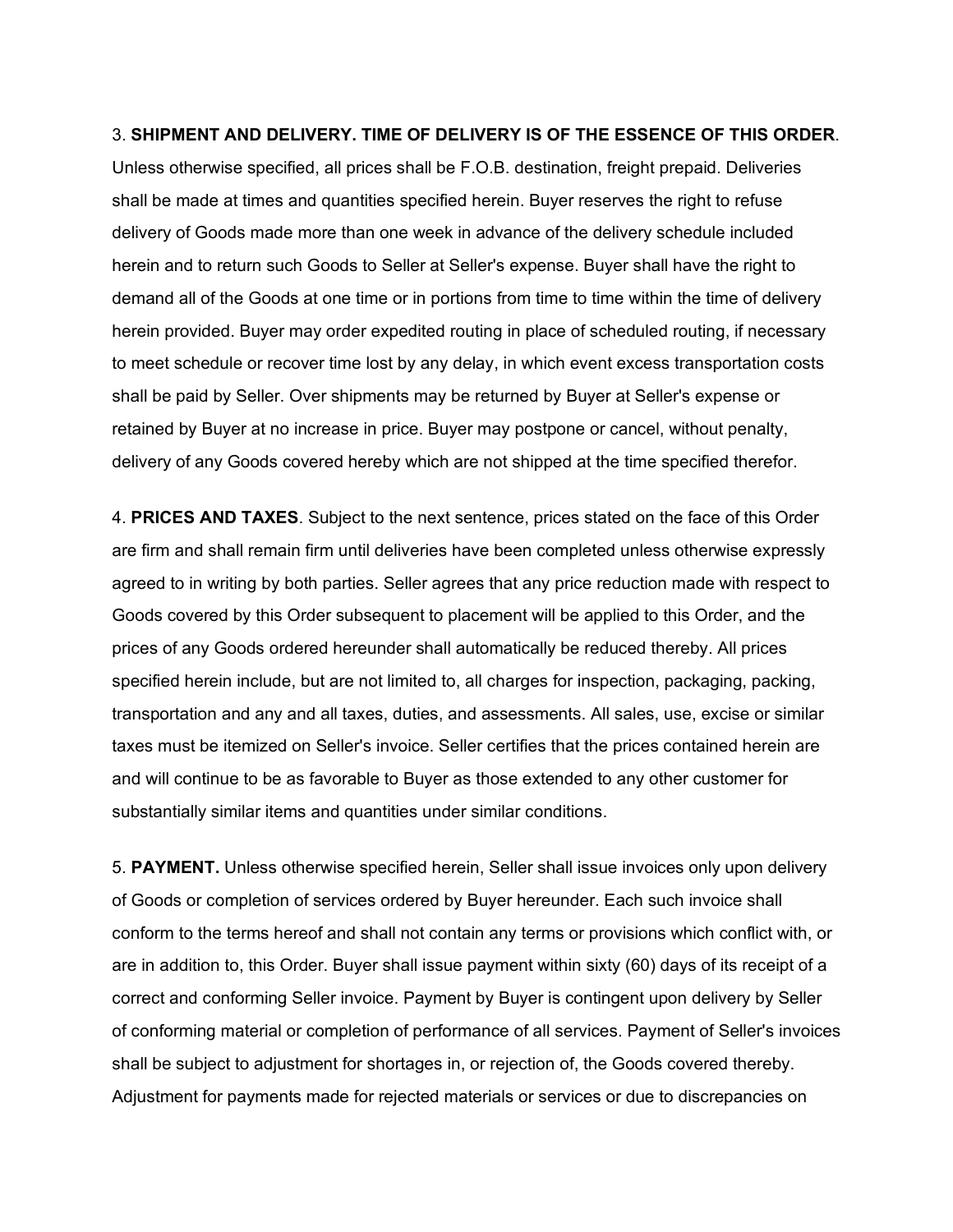paid invoices shall be deducted from subsequent payments due Seller or, at Buyer's option, promptly refunded by Seller upon request.

6. **INSPECTION**. All Goods delivered hereunder shall be subject to final inspection and acceptance by Buyer at the place of destination notwithstanding prior payment or inspection at source. Acceptance of any Goods shall not alter or affect the warranties of Seller contained herein. Buyer may, at its option, either hold rejected Goods for Seller's instructions and at Seller's risk, or return them to Seller at Seller's expense for, at Buyer's option, credit, return of purchase price, correction or replacement.

7. **TERMINATION**. If Seller fails in any respect to comply with any provisions of this Order, Buyer, without limitation of its remedies, may, at its option, terminate this Order, in whole or in part, or defer receipt of deliveries to be made pursuant to this Order. In addition, Buyer may terminate this Order if: (a) a receiver or trustee in bankruptcy or other similar officer is appointed for any or all of Seller's property or assets; (b) Seller files a voluntary, or has filed against it an involuntary, complaint or petition in bankruptcy which remains in effect for thirty (30) days; (c) Seller makes an assignment for the benefit of creditors; or (d) Seller merges with or is acquired by a third party. In the event of termination by Buyer, Seller shall transfer title to, and deliver, such work in progress or completed Goods as may be requested by Buyer. If Buyer terminates this Order, Buyer shall have no liability to Seller beyond payment of any balance owing for Goods purchased hereunder and delivered to and accepted by Buyer prior to Seller's receipt of the notice of termination and for work in process or complete Goods requested by and delivered to Buyer.

8. **WARRANTIES.** Seller warrants that all Goods furnished hereunder shall be free of defects in design, materials and workmanship for one (1) year from the date of acceptance by Buyer or such other period upon which Seller and Buyer shall agree in writing, and shall conform to applicable performance specifications, designs, drawings, samples or other descriptions set forth in this Order. The foregoing warranty shall run to Buyer, its successors, legal representatives. assigns, customers, and users of its products. Defects in material or services ordered hereunder and discovered by Buyer after acceptance shall be remedied by Seller at its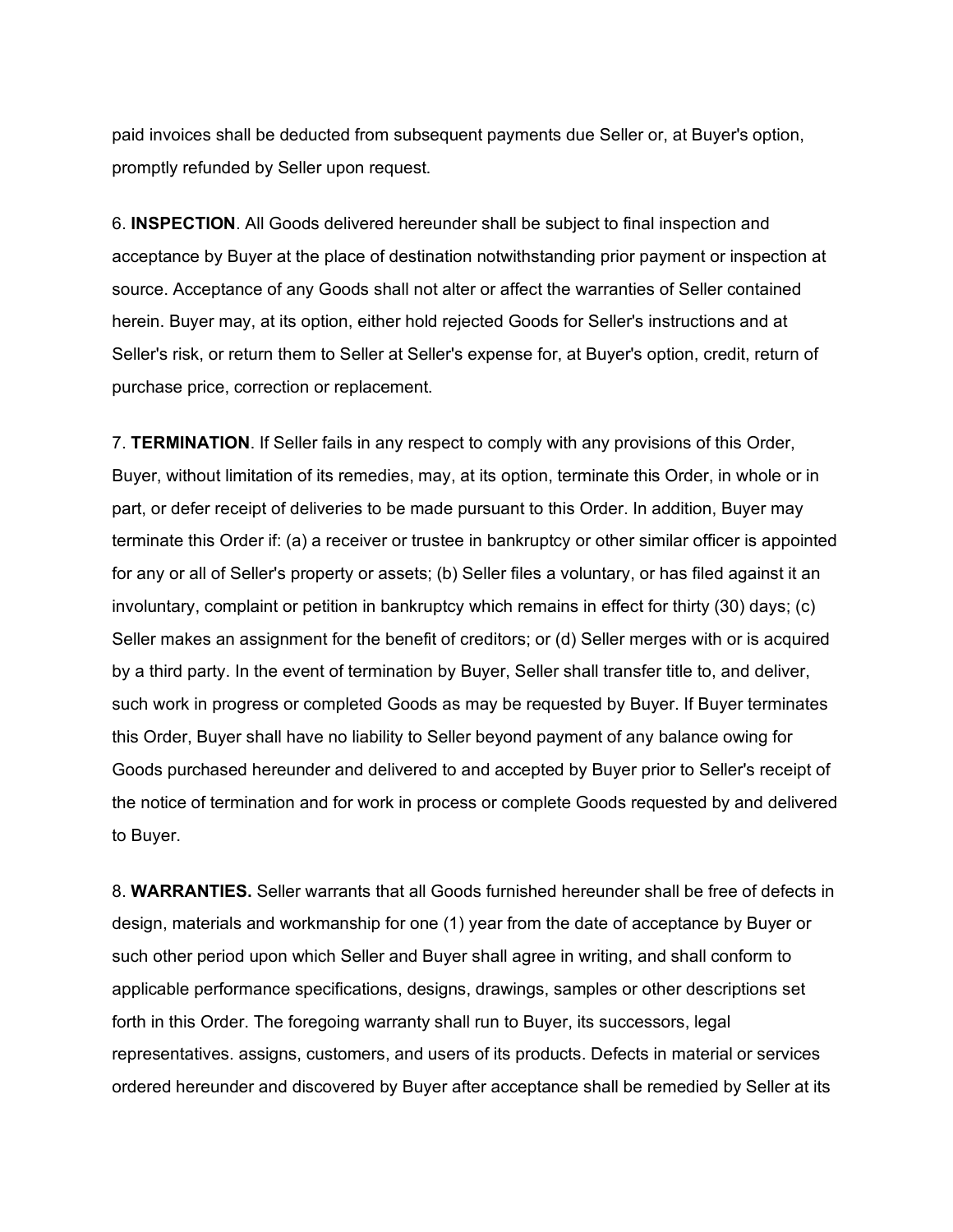cost and expense including any transportation costs, or at Buyer's option, a credit or rebate in the amount of the purchase price shall be issued by Seller to Buyer for returned, defective or non-conforming material. The foregoing warranty shall be in addition to all other warranties and rights of Buyer, whether express, implied or created by law. The approval or release of specifications, drawings, samples or other descriptions or data by Buyer shall not release Seller from any warranty hereunder, and all such warranties together with Seller's service warranty, if any, shall survive any inspection, test, acceptance or payment of the Goods and the expiration or earlier termination of this Order.

9. **NON-INFRINGEMENT**. Seller warrants and agrees that the purchase, use, marketing or sale of the Goods delivered hereunder, whether alone or in combination with other goods, does not and will not infringe any patent, copyright, trademark, trade name, trade secret or other proprietary or protected right (collectively "IP") of any other person or entity. Seller further agrees to: (1) indemnify, hold harmless and defend Buyer, its affiliates and subsidiaries, and it's or their customers, agents, directors, officers, employees, and vendors from and against all claims, suits, actions, proceedings, liabilities and expenses arising out of or in connection with any actual or alleged infringement of any IP in any country resulting from the purchase, use, marketing or sale of any such Goods; (2) pay and discharge promptly all judgments, decrees and awards, rendered therein or by reason thereof; and (3) bear all costs, expenses and legal fees associated therewith. Buyer reserves the right to be represented in connection with any such claim. suit, action or proceeding by its own counsel at Buyer's expense. In the event that a final injunction shall be obtained against Buyer's use of the Goods by reason of an infringement or in Buyer's reasonable opinion the Goods any likely to become the subject of a claim of infringement, Seller shall, at its expense and as requested by Buyer, either procure for Buyer the right to continue using the Goods or replace or modify the same so that they become noninfringing but functionally equivalent.

10. **BUYER'S PROPERTY.** All materials and information ("Buyer's Property"), including without limitation, designs, drawings, specifications, prints, patterns, plates, tooling, dies, jigs, fixtures, special tools, equipment, engineering data and other technical or proprietary material and information, (a) furnished to Seller by or for Buyer or (b) which is manufactured or acquired by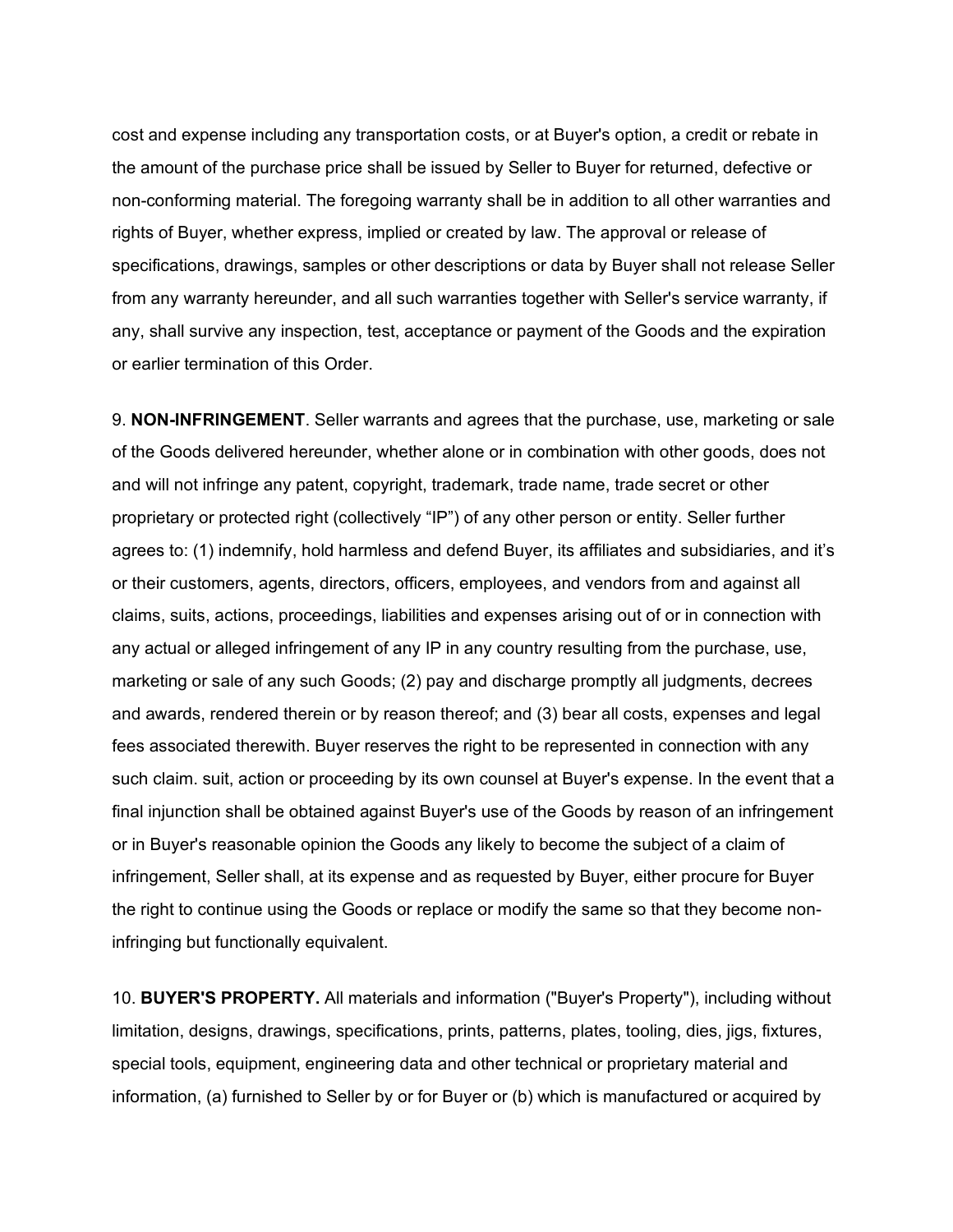Seller and title to which is vested in Buyer under this Order, shall be and remain at all times the property of Buyer. Seller shall not suffer to exist or take any action which would cause a security interest or other encumbrance on any such Buyer's Property other than a security interest or encumbrance created by Buyer. While in Seller's possession, all of Buyer's Property shall be identified and marked as Buyer's and insured, at Seller's expense, in Buyer's name in the amount of its full replacement value. In the event that any of Buyer's Property becomes lost or damaged while in Seller's possession, Seller shall repair or replace such Property at Seller's expense in accordance with Buyer's request. Seller shall be fully responsible for any loss or damage to Buyer's Property until such Property has been delivered or redelivered to Buyer, reasonable wear and tear from proper use excepted. At the completion of the production of Goods or provision of services for which Buyer's Property was required, Seller shall, at Buyer's request, immediately pack and ship all such Property, or the remainder thereof, as Buyer directs. Expenses for preparation for shipment will be for Seller's account and shipment shall be made F.O.B. Buyer's plant.

11. **USE OF DATA**. Seller shall keep confidential all designs, drawings, specifications, prints, patterns, engineering data and other technical or proprietary materials and information furnished by or for Buyer in connection with this Order (collectively "materials and information"). Seller shall not, without the written consent of Buyer, reproduce or disclose such materials and information to others, nor use such materials and information except in the performance of this and other orders from Buyer. Upon completion, termination or cancellation of this Order or upon demand by Buyer, Seller shall return all such materials and information to Buyer immediately or make other such disposition thereof as Buyer may direct.

12. **ASSIGNMENT AND SUBCONTRACTING.** Seller shall not, without the prior written consent of Buyer: (a) assign this Order or any right hereunder, or (b) delegate any obligations hereunder. Any such attempted assignment or delegation without Buyer's consent shall be void and of no force or effect or at Buyer's option shall be cause for Buyer's termination of this Order. At its option, Buyer may assign its rights hereunder to any person or entity.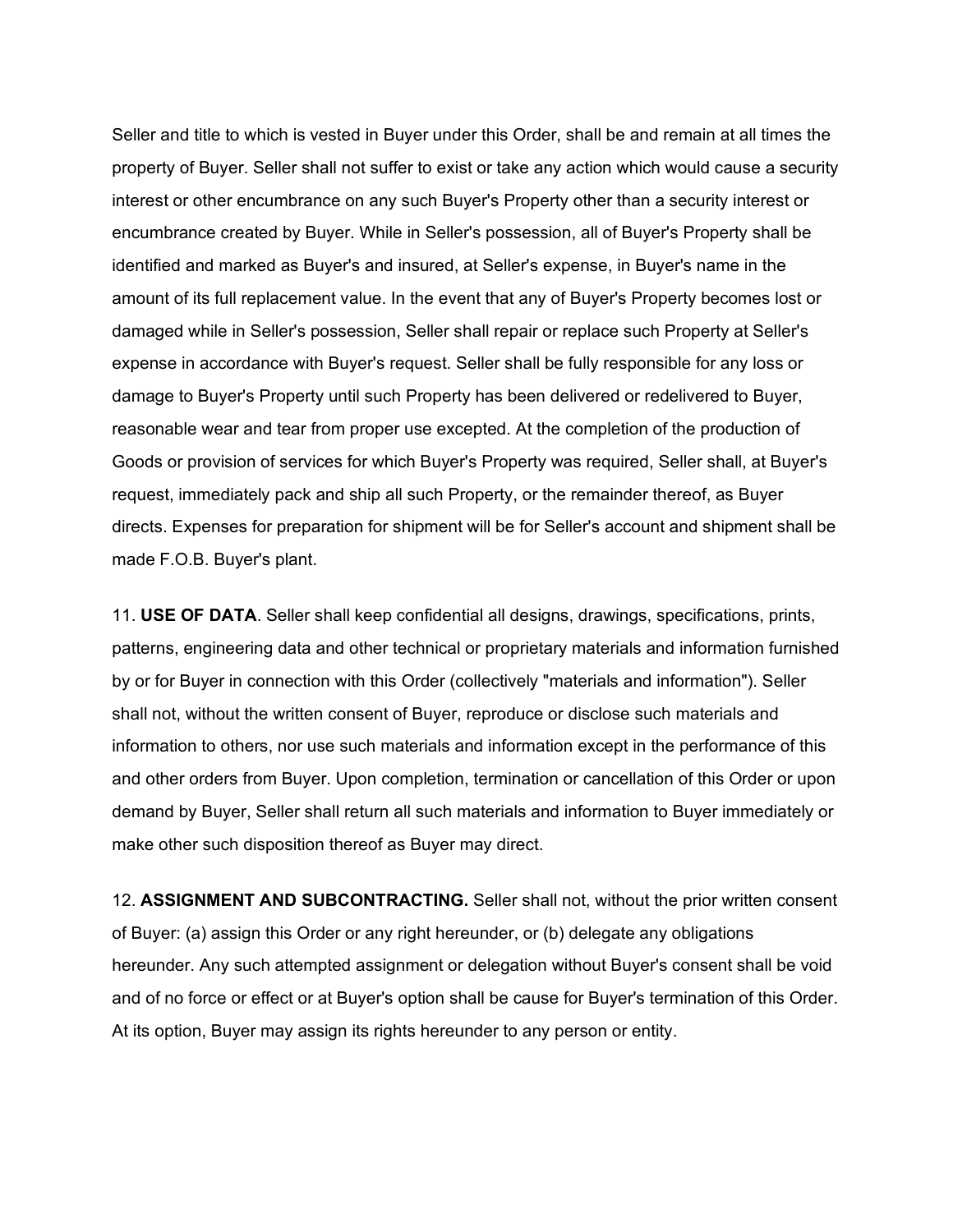13. **NOTICE OF LABOR DISPUTES AND OTHER MATTERS.** Whenever Seller has knowledge that an actual or potential labor dispute or other matter is delaying or threatens to delay the timely performance of this Order, Seller shall immediately give Buyer written notice thereof. Such written notice shall include all relevant information with respect to such dispute or matter. Notice given under this paragraph shall not discharge any of the Seller's obligations under this Order.

14. **INDEMNITY AGAINST CLAIMS.** Seller shall indemnify and hold harmless Buyer and all of its officers, directors, employees, affiliates, agents and representatives from and against all losses, liabilities, costs and expenses (including, without limitation, reasonable attorneys' fees) arising out of or relating to injuries to persons (including, without limitation, death) or damage to property which may result in any way from any act or omission of Seller or of its agents, employees or subcontractors. Seller shall maintain such public liability, property damage, employer's liability, workmen's compensation, and motor vehicle liability (personal injury and property damage) insurance as will protect Seller (or its subcontractors) and Buyer from said risks and any claim under any applicable workmen's compensation or occupational disease statutes.

15. **SET OFFS.** Buyer shall have the right at any time to set off any amount owing from Seller to Buyer or any of Buyer's subsidiaries and affiliates from and against any amount due and owing to Seller or any of its subsidiaries or affiliates, pursuant to this Order or any other contractual agreement to which Buyer and Seller or their respective subsidiaries or affiliates are parties.

16. **CHARGES**. No charges of any kind, including, without limitation, charges for transportation, packaging, packing or returnable containers, shall be payable by Buyer unless specifically authorized in a writing signed by a duty authorized representative of Buyer.

17. **RISK OF LOSS**. Seller assumes all risks of loss or damage to all Goods ordered and all work in progress, materials and other items and all risks of loss or damage to third parties and their property in any way caused by the Goods ordered hereunder, until Buyer has received, inspected and accepted such Goods. Seller assumes all risk of loss or damage to any property in the possession of Seller from, or held for the account of, Buyer until such property has been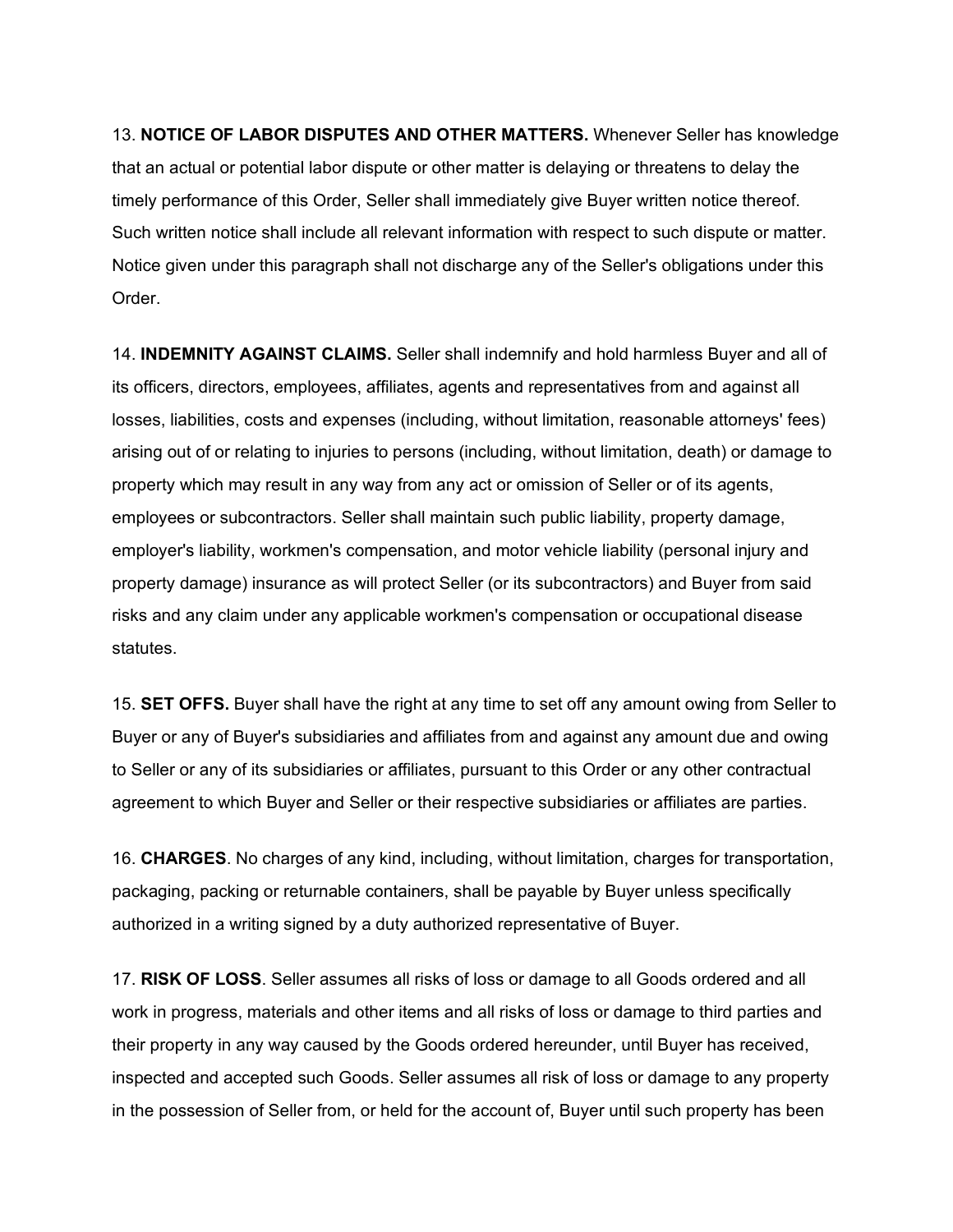delivered to Buyer or to such person as Buyer may direct and all risks of loss or damage to any of the Goods rejected by Buyer from the time of shipment thereof to Seller until redelivery to Buyer.

18. **MOLDS**. Buyer's production molds are under engineering change control. No modification may be performed to any component of Buyer's molds without an approved ECO from Buyer defining the change.

19. **CHANGES AND AMENDMENTS.** This Order may be changed, amended or revised only by a written agreement signed by Buyer's duly authorized representative. Buyer may at any time by written notice, make changes in (1) the drawings, notices, design specifications, samples or other descriptions to which the Goods are to conform; (2) the method of packing or shipment; (3) the time of delivery; and (4) the place of delivery. No such change of this Order shall be valid unless authorized in writing and signed by Buyer's purchasing agent or other authorized representative of Buyer. Nothing in this paragraph shall excuse Seller from diligently proceeding with the Order as changed. Any claim by Seller for adjustment in price resulting from any such change must be made in writing within thirty (30) days from the date of receipt by Seller of the notification of change; provided, however, that Buyer may receive and act upon any such claim asserted prior to final payment under this Order. Buyer reserves the right to correct all typographical and clerical errors which may be present in the prices or specifications contained herein.

20. **EQUAL EMPLOYMENT OPPORTUNITY**. Seller is on notice that Buyer may utilize the Goods specified in this order in the manufacture of products destined for sale to the U.S. Government. Seller is therefore deemed to have assumed the obligation of compliance with Executive Order 11246 and unless otherwise exempt under the rules, regulations and orders of the Secretary of Labor, this order is subject to the requirements of the Equal Employment Opportunity clauses as set forth in 41 CFR 60-250.5(a), 41 CFR 60-741.5(a), and 48 CFR 52.222-26, said clauses being herewith incorporated into this order by reference.

21. **APPLICABLE LAW**. This Order and any contract resulting from the issuance and acceptance of this Order shall be governed by, and construed and enforced in accordance with,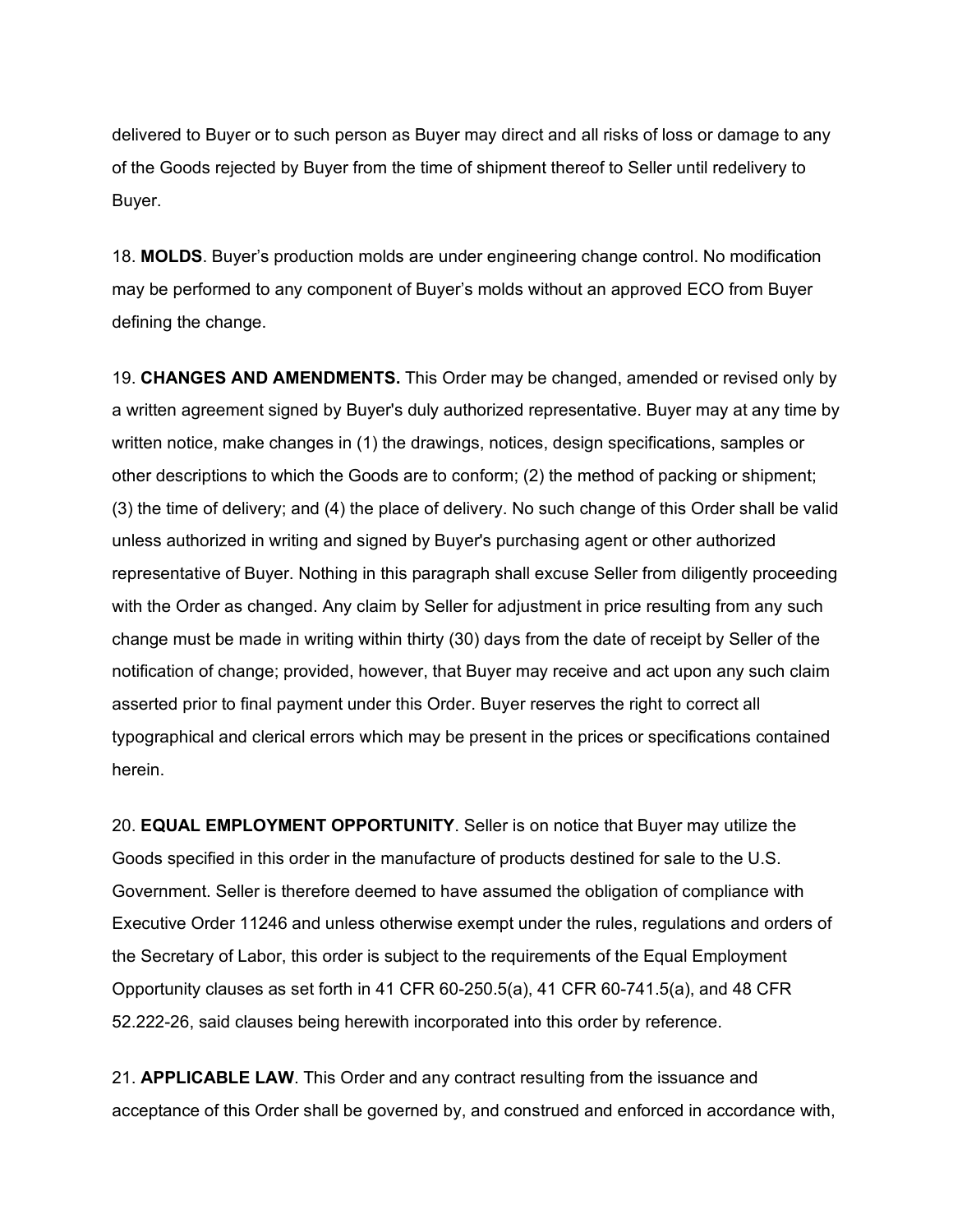the substantive laws of the Commonwealth of Massachusetts without regard to its principles of conflicts of laws. The application to this contract of the U.N. Convention on Contracts for the International Sale of Goods is hereby expressly excluded. Each party hereby irrevocably consents to the exclusive jurisdiction of the state and federal courts located in the state where Buyer's office is located as stated on the face hereof, and waives any other venue to which it may be entitled by domicile or otherwise. In the event of any legal proceeding between Seller and Buyer relating to this contract, neither party may claim the right to a trial by jury, and both parties waive any right they may have under applicable law or otherwise to a right to a trial by jury.

22. **MISCELLANOUS**. If any provision of this Order shall be determined to be invalid, illegal or otherwise unenforceable, the validity, legality and enforceability of the other provisions of this Order shall not be affected thereby. Any invalid, illegal or unenforceable provision of this Order shall be severable, and after any such severance, all other provisions hereof shall remain in full force and effect. Waiver of Seller's compliance with any provision of this Order may be authorized only in a written instrument signed by a duly authorized officer of Buyer. No failure of Buyer to enforce any of the provisions of this order or in exercising any right, power or privilege hereunder shall constitute a waiver of those provisions or of the rights of Buyer to enforce every provision in this Order; nor shall any single or partial exercise of any such right, power or privilege preclude any other or future exercise thereof. Paragraph captions are included for convenience of reference only and shall not affect the construction of this Order. This Order, when accepted, shall constitute the entire agreement between the parties relating to the sale of the Goods, and no addition to or modification of any provision of this Order shall be binding upon Buyer unless made in writing and signed by an authorized officer of Buyer. The rights and remedies of Buyer hereunder shall be cumulative and in addition to all other rights and remedies of Buyer, at law, in equity or otherwise.

23. **GOVERNMENT REQUIREMENTS**. For Requests for Proposal (RFP) or Request for Quotation (RFQ) directly related to Federal Contracts the following Prime Contract Federal Acquisition Regulation (FAR) flow down clauses must be included: